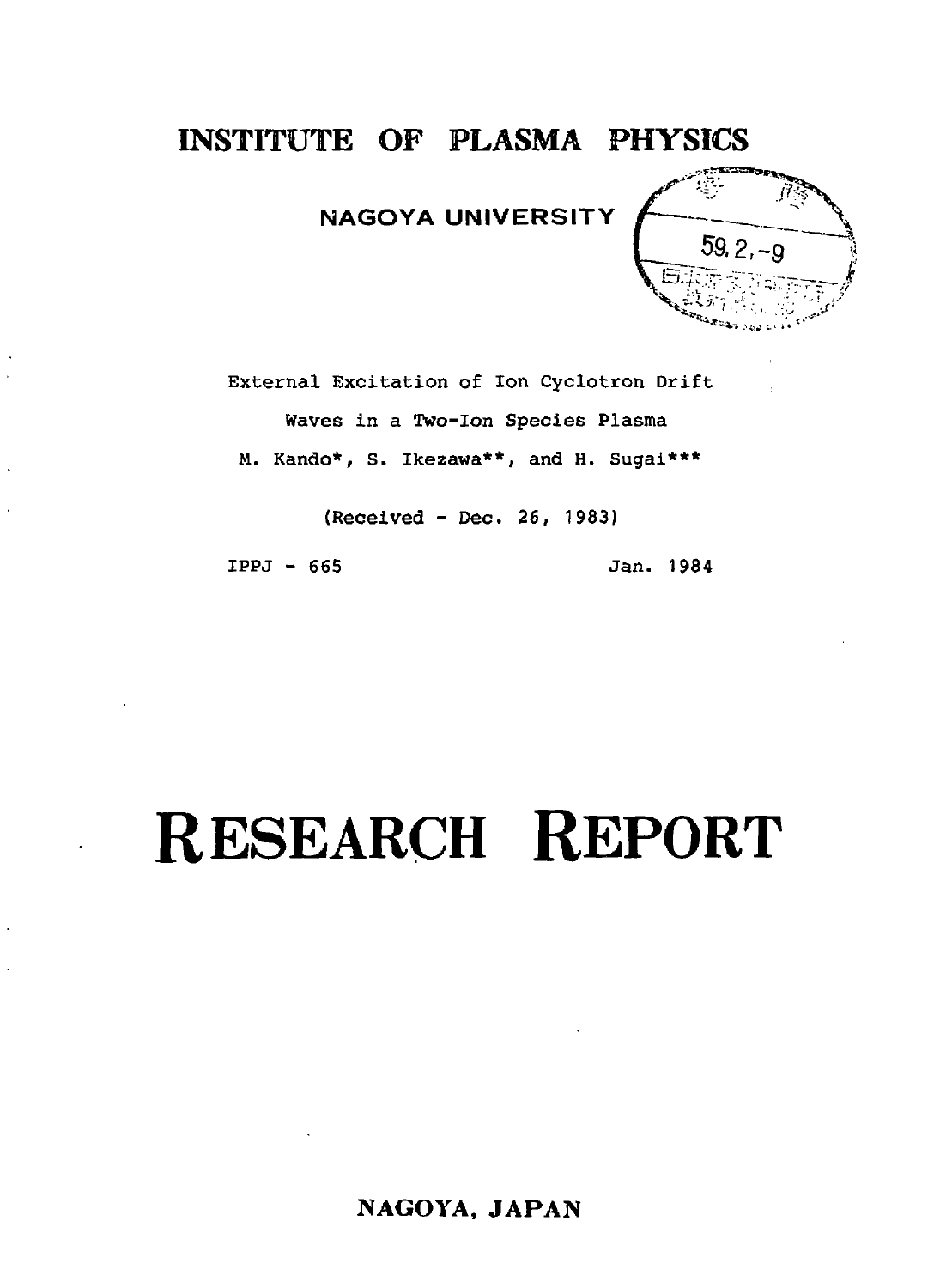External Excitation of Ion Cyclotron Drift Waves in a Two-Ion Species Plasma M. Kando\*, S. Ikezawa\*\*, and H. Sugai\*\*\*

(Received - Dec. 26, 1983)

IPPJ - 665 Jan. 1984

Further communication about this report is to be sent to the Research Information Center, Institute of Plasma Physics, Nagoya University, Nagoya 464, Japan

Permanent Address:

\*\* Chubu Institute of Technology, Kasugai 487.

<sup>\*</sup> Department of Electrical Engineering, Shizuoka University, Hamamatsu 432.

<sup>\*\*\*</sup> Department of Electrical Engineering, Nagoya University, Nagoya 464.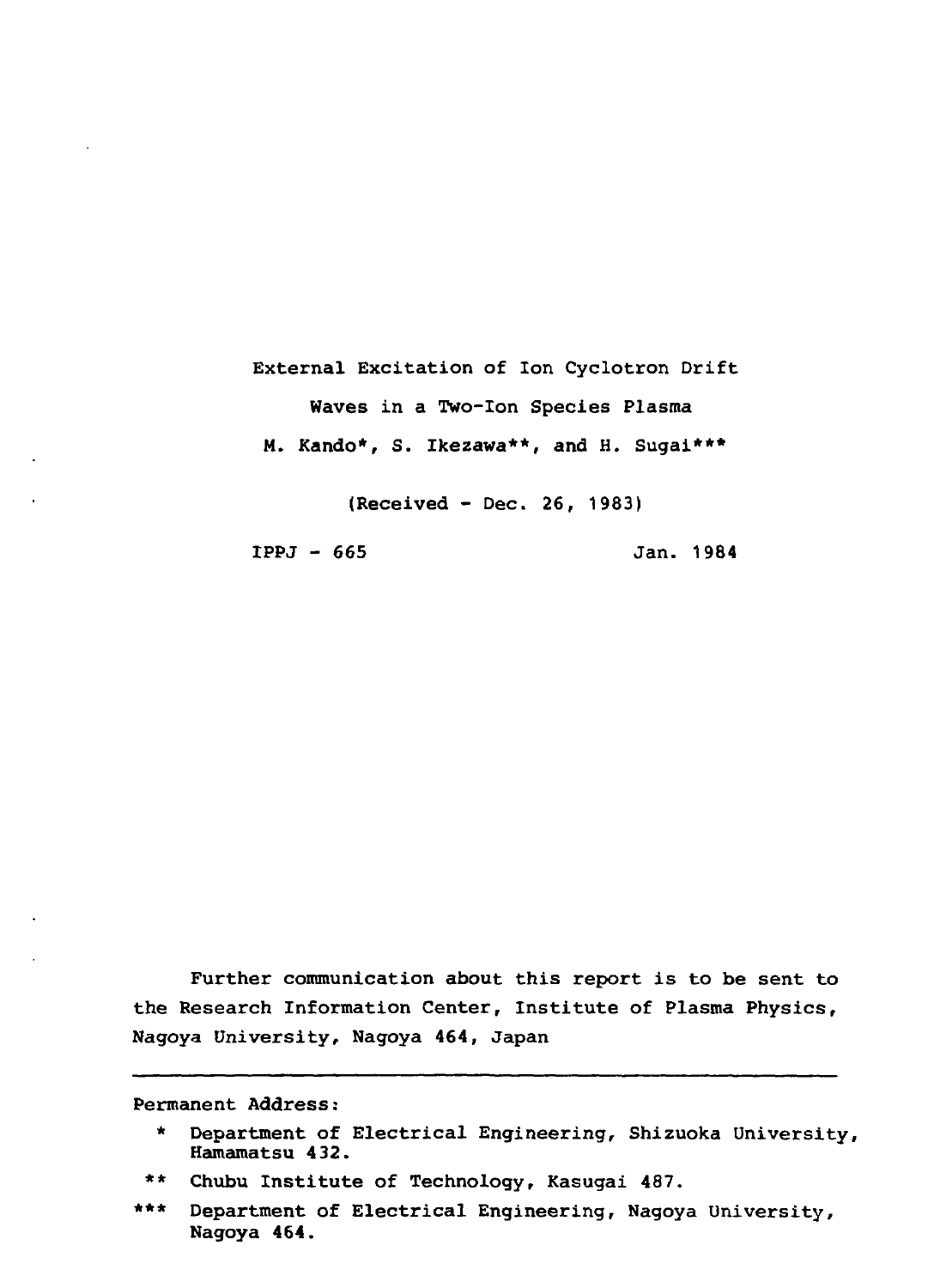Io.\_ cyclotron drift waves propagating across a density gradient and a magnetic field have been excited externally In a two-Ion species plasma, with Its concentration ratio controlled. The measured dispersion relations **agree** with the theoretical predictions.

l,  $\hat{\mathcal{I}}$ 

١ź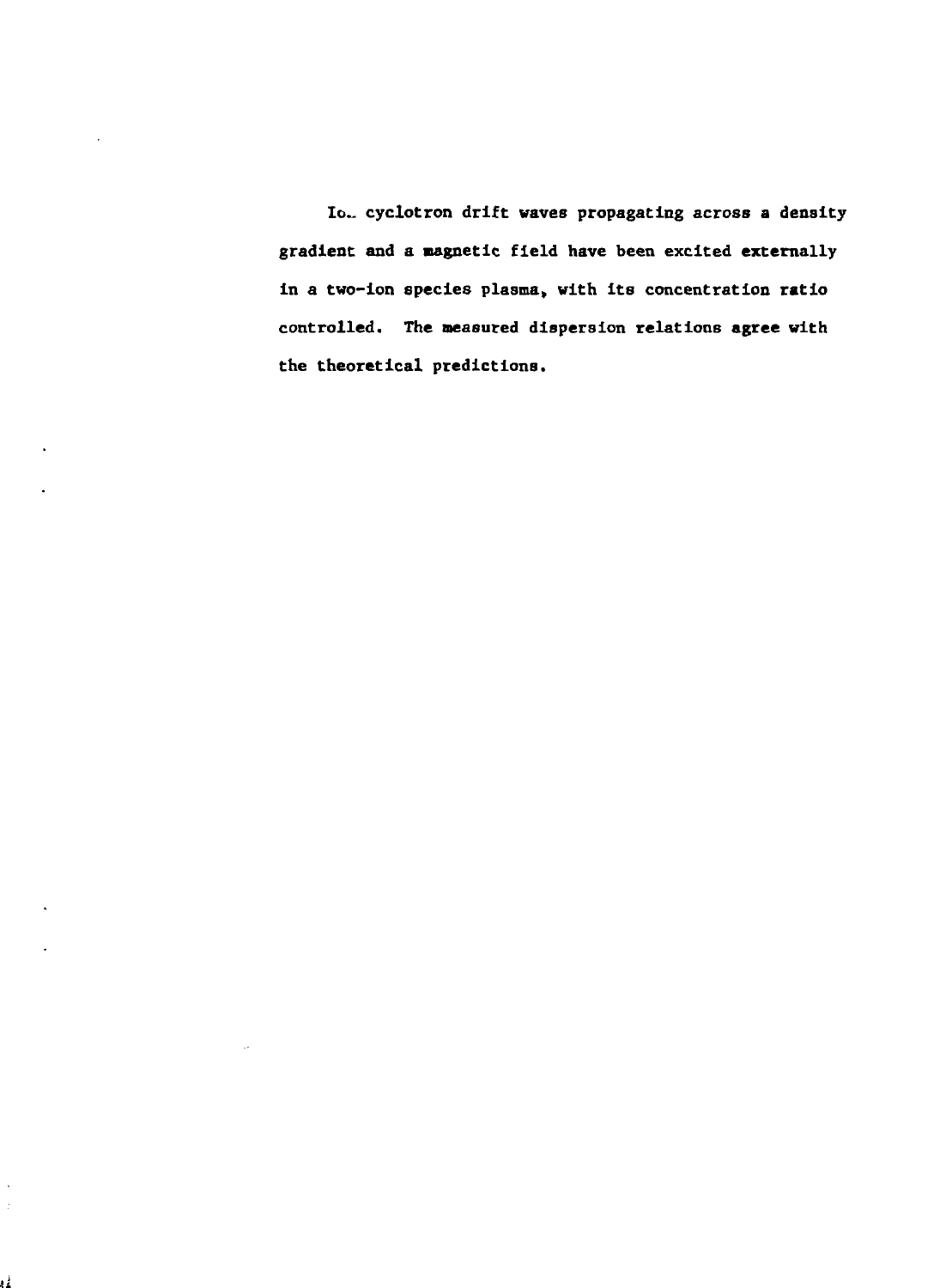**Electrostatic waves in a multi-ion species plasma have currently been recognized as significant for impurity problems** and ion-ion hybrid resonance heating<sup>1)</sup> of fusion plasmas. High **temperature plasmas are inevitably contaminated by several species of impurities which may drive new drift wave instabil-2) ities . In order to pump out impurities, a novel concept** called "radio-frequency divertor" has recently been proposed<sup>3)</sup>. **in which the impurity-ion transport is controlled by wave-particle interactions in a range of ion cyclotron frequencies. The basic understanding of the waves in a multi-ion species plasma is important in view of stability and control of plasmas contaminated by impurities.**

**Comprehensive experiments on electrostatic ion cyclotron** wave<sup>4</sup>,<sup>5)</sup> and ion-ion hybrid resonance cone<sup>6</sup> have performed **in a two-ion species plasma. As well known, the density inhomogeneity modifies the electrostatic ion cyclotron wave into** the ion cyclotron drift wave (ICDW)<sup>7</sup> which is regarded high**frequency drift wave. The ICDW becomes unstable in a loss-cone distribution function or parallel electron current. A well defined experiment of ICDW instability by electron current has** been reported in a single-ion species plasma<sup>8</sup>. In this paper, **we report the first external excitation of ICDW in a two-ion species Plasma.**

**The dispersion relation for a collisionless low-B inhomogeneous plasma, for a slab model and including multi-species ions, is written by**

**-1-**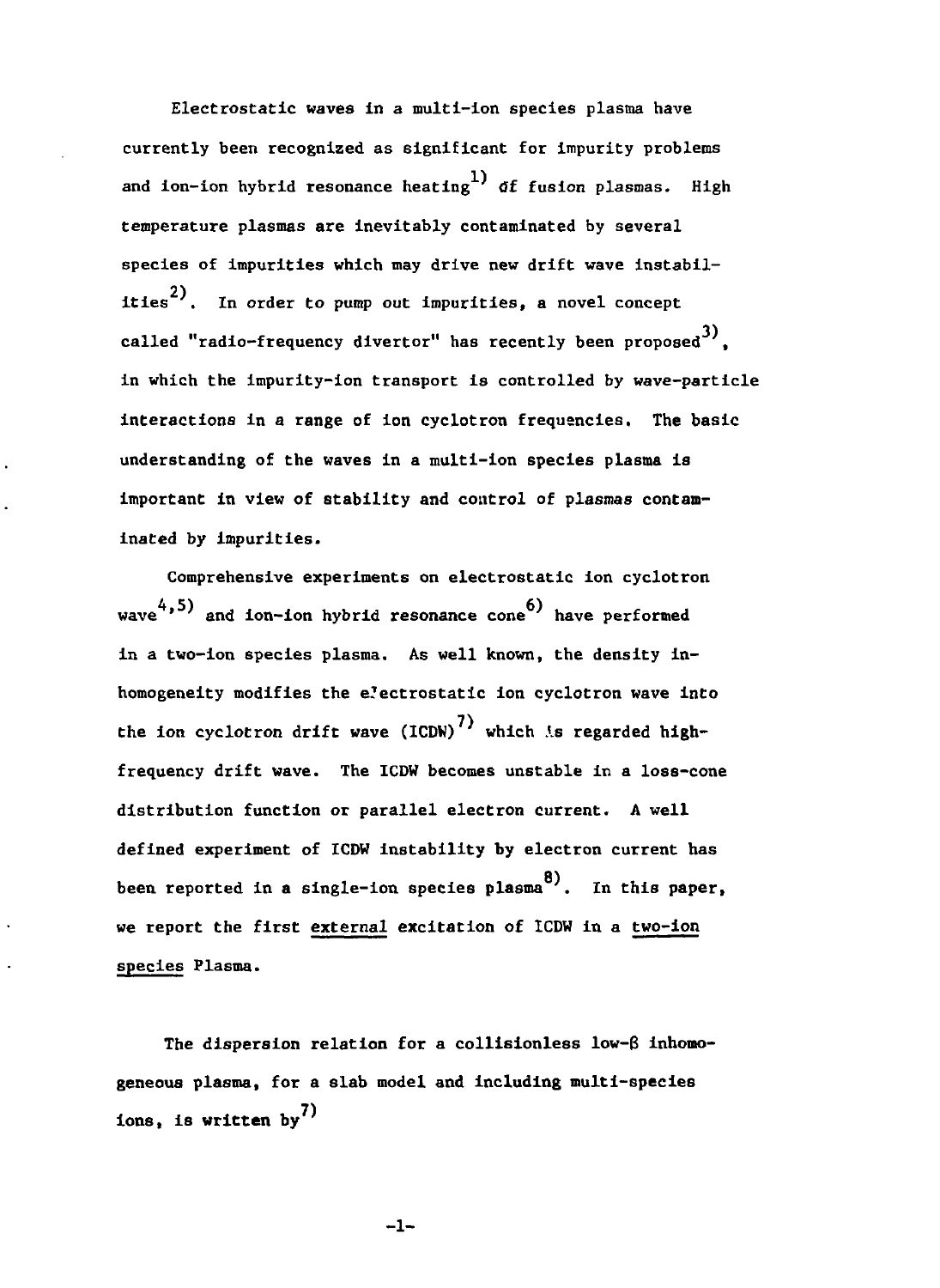$$
1 + \frac{k_{De}^{2}}{k^{2}} (1 + i\sqrt{\pi} \frac{\omega - \omega_{e}^{*}}{k_{z}v_{e}}) + \sum_{\sigma} \frac{k_{D\sigma}^{2}}{k^{2}} (1 - \frac{\omega_{\sigma}^{*}}{n}) + \sum_{\sigma} \frac{k_{D\sigma}^{2}}{k^{2}} (1 - \frac{\omega_{\sigma}^{*}}{\omega - \omega_{\sigma}^{2}} - \frac{\omega_{\sigma}^{*}}{b_{\sigma}^{2}\sigma}) \frac{\omega}{\omega - n\Omega_{\sigma}} I_{n}(b_{\sigma}) \exp(-b_{\sigma}) [1 - \frac{\omega - n\Omega_{\sigma}}{k_{z}v_{\sigma}} \exp(-\frac{(\omega - n\Omega_{\sigma})^{2}}{k_{z}^{2}\sigma})] \} = 0
$$
 (1)

We have defined  $\omega^*_{e,0} = \kappa_{e,0} k_y T_{e,0} / q_{e,0} B$ ;  $\kappa_0 = (\partial n_0 / \partial x) / n_0$ ,  $b_{\sigma}^*$  **k**<sub> $\sigma$ </sub><sup>*p*</sup> $\sigma$  and assumed ( $\omega - \omega_e^2$ )/k<sub>z</sub><sup>v</sup><sub>e</sub> < 1; ( $\omega - n\Omega$ <sub>*d*</sub>)/k<sub>z</sub><sup>v</sup><sub> $\sigma$ </sub> $\gg$  1. In a **limit** of cold ion temperature ( $T_{\sigma}$ +0) and neglecting the elec**tron Landau damping ( growing ) term, Eq.(l) is reduced to**

$$
1 + \frac{k_{De}^{2}}{k^{2}} - \sum_{\sigma} \frac{\omega_{\rho\sigma}^{2}}{k^{2}} \left( \frac{k_{y}^{2} + \kappa_{\sigma} k_{y} \Omega_{\sigma}/\omega}{\omega^{2} - \Omega_{\sigma}^{2}} + \frac{k_{z}^{2}}{\omega^{2}} \right) = 0
$$
 (2)  
where  $\omega_{\rho\sigma}^{2} = q_{\sigma}^{2} \Omega_{\sigma}/M_{\sigma} \epsilon_{\sigma}$ .

**First of all, we show the dispersion relation for single**ion species in Fig.1(a), where Eq. (2) is solved for  $k_{\rm g} = 0$  and  $k_{n_a}$  **\***  $k_v$ . Neglecting the density inhomogeneity (  $v_A/c_a = 0$  ), **we find the electrostatic ion cyclotron wave propageting at** the ion sound velocity c<sub>2</sub> =  $(T_a/M)^{1/2}$ . Including the inhomogeneity, we find the drift wave at  $\omega/\Omega \ll 1$ , with the propagation velocity  $v_A = -\kappa T_a/eB$ . The strong coupling between the electrostatic ion cyclotron and the drift waves takes place at  $\omega/\Omega \leq 1$  and  $v_a/c_a \sim 1$ , as shown in Fig.1(a). This coupled mode (ICDW) has the topologically different dispersion curves divided at  $v_d/c_g = 1$ . In actual experiments,  $k_v$  is often fixed by eigen value problems;  $k_v = m/R$  in the case of a cylindrical plasma with radius R where m is the azimuthal mode number.

$$
-2-
$$

**plasma with radius R where m Is the azimuthal mode number.**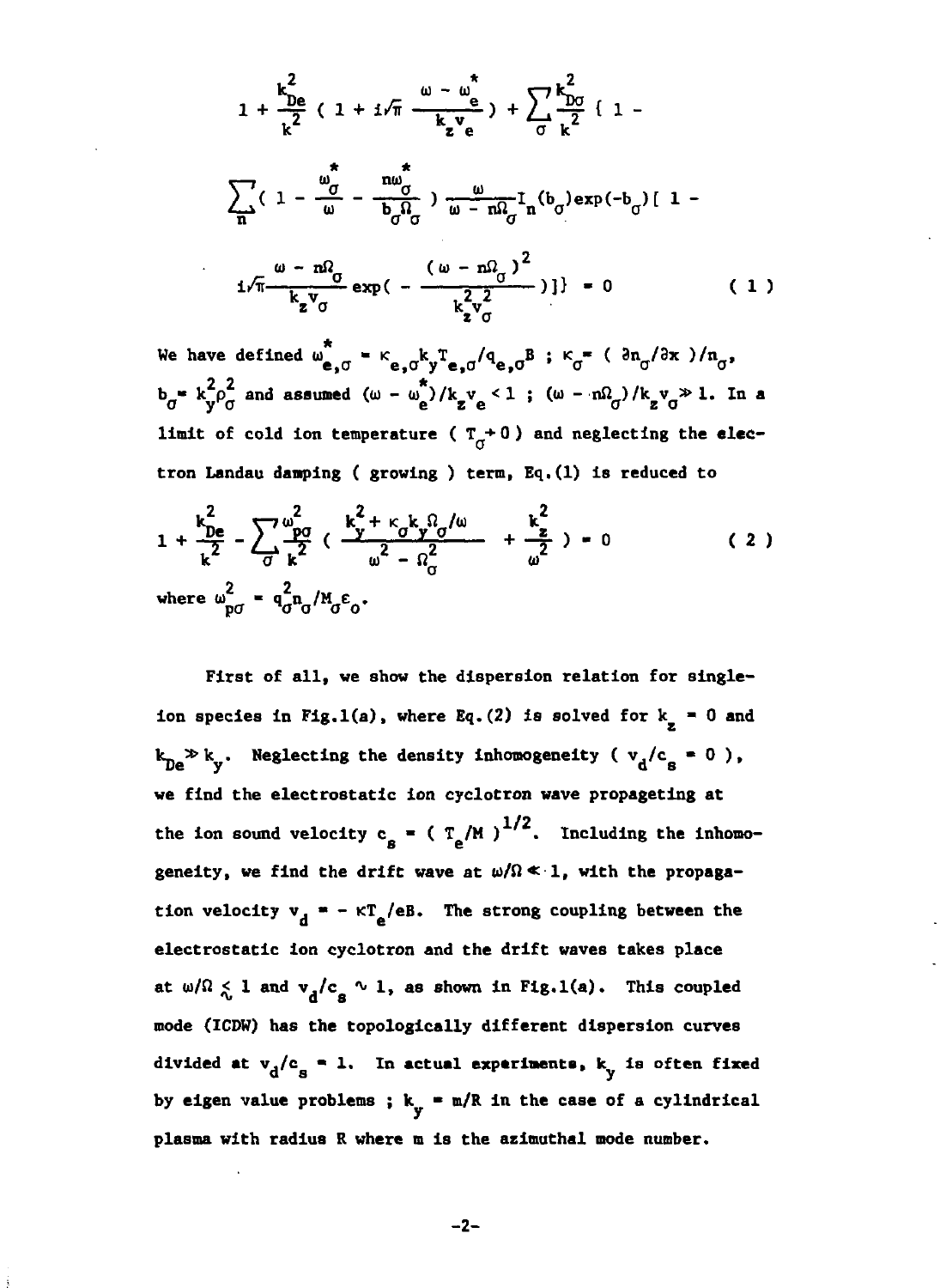For example, the wave dispersion for  $m = \pm 1$  is shown in Fig.  $1(b)$ . For  $m = 1$ , the coupling gives rise to a new cutoff ( $k_$ ) **z** = 0) at  $\omega < \Omega$ , in addition to the drift wave cutoff at  $\omega$  = **- 0 ) at co < SI, in addition to the drift wave cutoff at w «**  $v_{\overline{A}}k_{\overline{v}}$ . On the other hand, no coupling is seen for  $m = -1$ , since the azimuthal velocity is opposit to the intrinsic drift**since the azlmuthal velocity is opposlt to the intrinsic drift**wave propagation. In this case, the wave at  $\omega < \Omega$  is essentially the ion acoustic wave. **tially the ion acoustic wave.**

**In a multi-ion species plasma, the drift wave is drastically modified around each cyclotron frequencies to result in ICDW,** even if the concentration is rather small. Figure 2 shows an **example of the dispersion relation for a two-ion species whose** mass ( cyclotron frequency ) ratio  $M_q/M_q$  (  $= \Omega_q/\Omega_q$  ) = 3 and the concentration ratio =  $n_3/(n_1 + n_3)$ . When the heavy ion **species is Introduced into the light one, the new ICDW appears** at  $w \leq \Omega_2$  for  $m = 1$ . The dotted lines indicate the ion sound velocity given by the equation  $\omega/k_z = \frac{(n_1c_{s1}^2 + n_3c_{s3}^2)}{(n_1 + n_2c_{s2}^2)}$  $\left[\frac{n_3}{3}\right]^{1/2}$  where  $c_{s1}^2 = T_e/M_1$  and  $c_{s3}^2 = T_e/M_3$ . If the finite Larmor radius effect is taken into account in Eq. (1), the cyclotron harmonic structures will appear in Figs.1 and 2.

The experiment was performed in the TPL machine at the Institute of Plasma Physics, Nagoya University. The two-ion species plasma is produced by the dc discharge at the filling pressure of argon and helium gas mixture of  $10^{-5} \sim 10^{-4}$  Torr. The argon- and helium-ion concentrations ( $n_{Ar}$  and  $n_{He}$ ) are varied by controlling the partial neutral pressure, and measured by a combined spectroscopic-Langmuir probe technique<sup>4)</sup>. The plasma density (  $10^9 \sim 10^{11}$   $\rm{cm}^{-3}$  ) is uniform along the **magnetic field (B = 1000 G) and**  $T_a$  **= 2.2 eV**  $\gg$  the ion tem-

**-3-**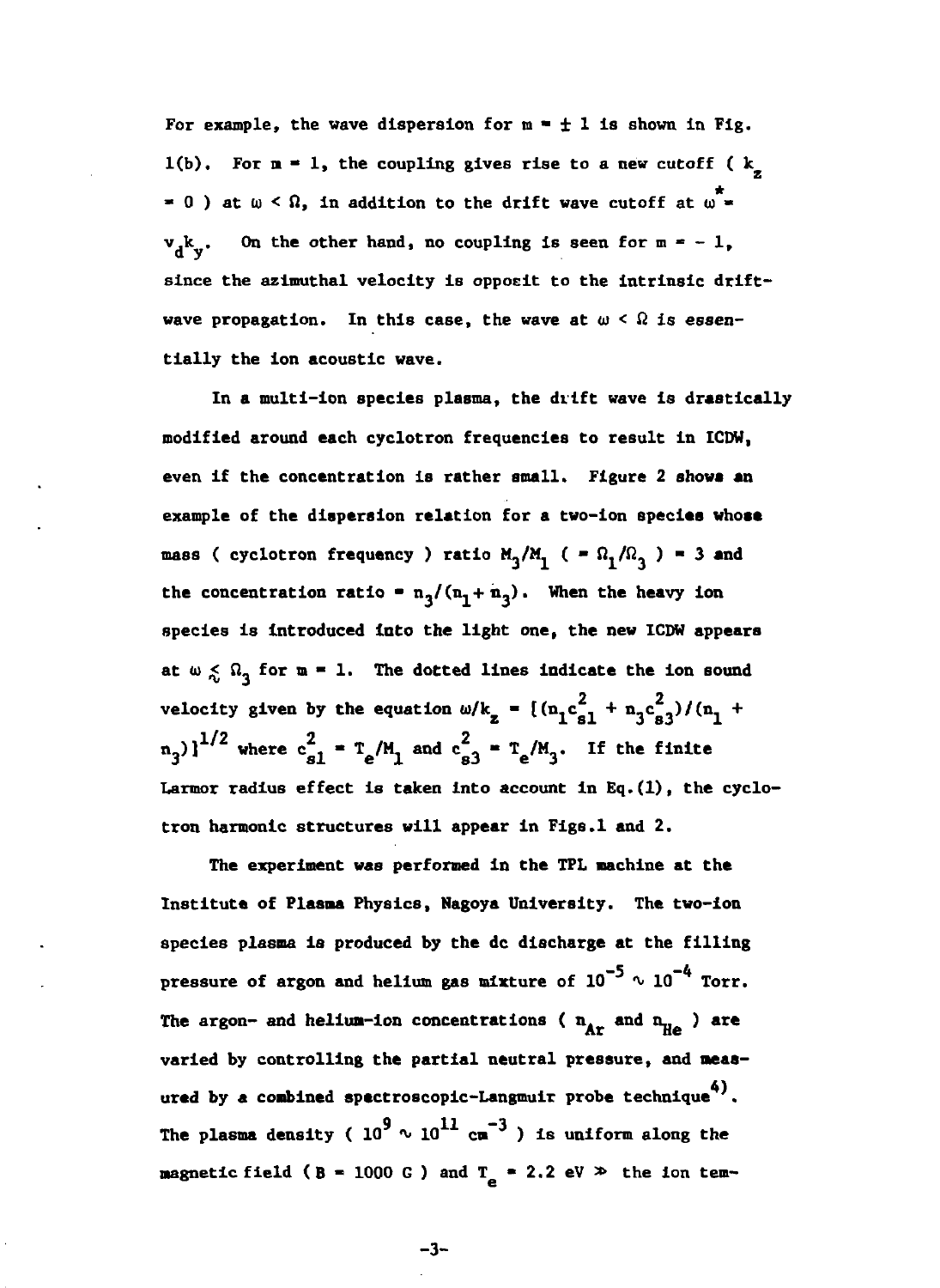**perature. The radius and the length of the plasma column are 9) about 5 cm and 300 cm, respectively. The wave exciter is composed of 4 molybdenum plates of 5 cm long and 2 cm wide and is set at the radial position near the maximum density gradient, as shown in Fig.3(a). The wave is excited externally by applying sinusoidal voltage to each electrodes of the ex**citer in the azimuthal mode  $m = 1$  or  $m = -1$ . The phase and **amplitude of the wave are measured by an interferometer system. The radial profile of the wave amplitude is shown in Fig.3(b), together with the density profile. The wave phase rotation in the azimuthal direction is confirmed by measuring the axial interferometer patterns at the azimuthal angles different by ir/4 each other. Figure 3(c) shows that the wave phase rotates in the direction of electron gyromotion, in coincidence with** the excitation mode of  $m = 1$ .

Changing the wave frequency  $(10 \sim 200$  kHz) under the **constant magnetic field, we obtained the axial interferometer traces to get the parallel wavelength. The measured dispersion relations for**  $m = 1$  **and**  $m = -1$  **are plotted for**  $\omega/\Omega_{Ar} \leq 2$  **in Fig.4, with the measured ion concentration ratio as a parameter. Solid lines indicate the theoretical curves given by Eq.(2)** where the density gradient parameters,  $K_{Ar}$  and  $K_{Hn}$ , are assumed the same value ( - 2.2 cm<sup>-1</sup>). Experimental points for  $\omega/\Omega_{\rm Ar}$ . **<j 1 show that the mode of in • - 1 exhibits a simple resonance** at  $\omega = \Omega_{\text{Ar}}$ , while the mode of  $\mathfrak{n} = 1$  demonstrates a cutoff-like behavior just below  $\Omega_{\Delta r}$ . Thus, the  $m = 1$  mode is ICDW, i.e., **behavior just below fi, . Thus, the m " 1 node is ICDW, i.e.,**

-4-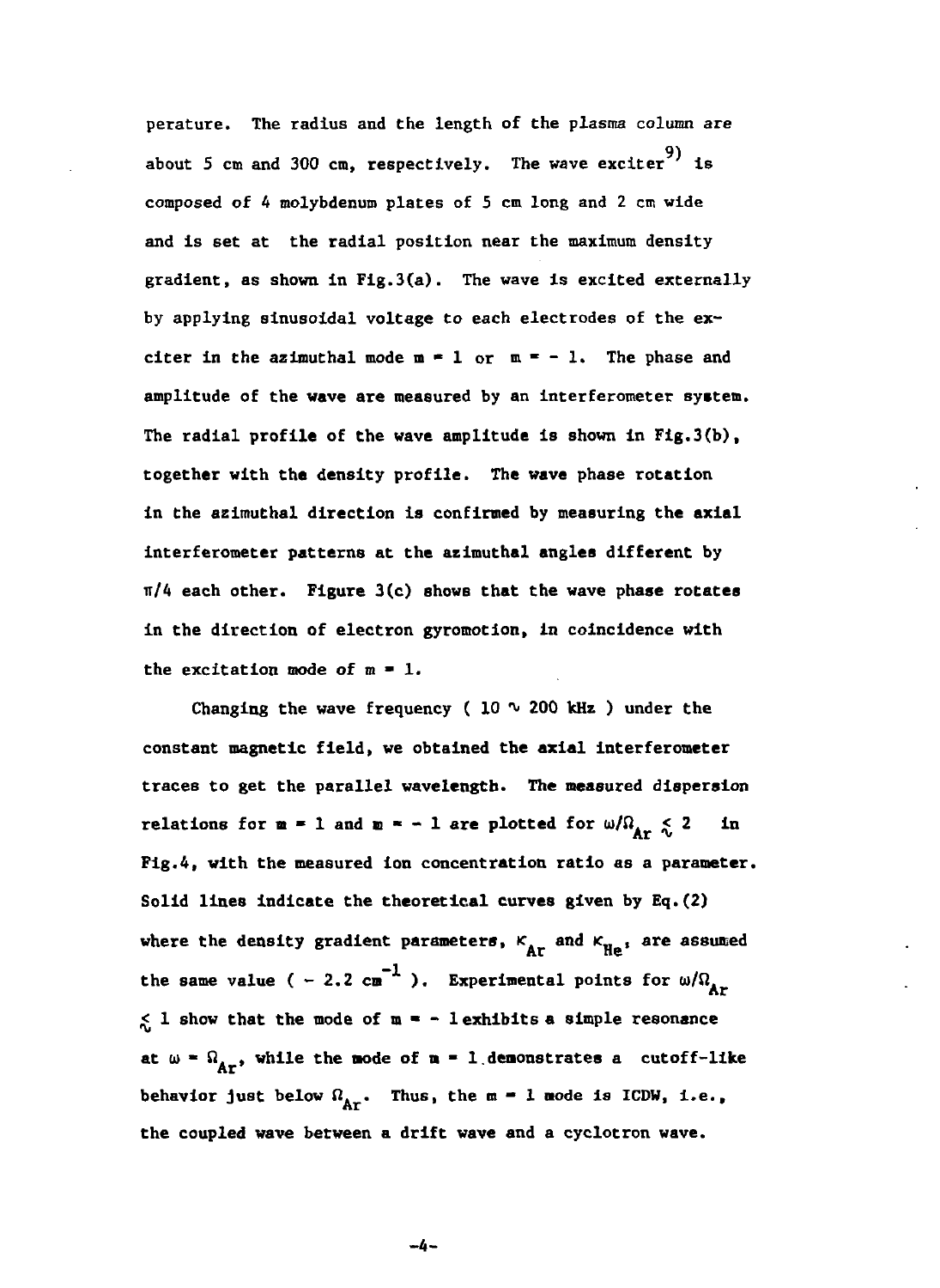**The discrepancy between the measurements and the calculations may come from sows assumptions in the theory ; the slab model, the same density gradient for Ar and He, neglect of the azimuthal rotation of a plasma column due to the E x B drift, neglect of collisions, and so on. The difference be**tween  $m = -1$  and  $m = 1$  is obscured when the heavy minority **( argon ) concentration is less than 30 X. This is probably because the resonance phenomena at the cyclotron frequency is relaxed by collisions and the dispersion curves are continuously connected .**

**In conclusion, electrostatic waves around the cyclotron frequency have been excited externally in a nonuniform two-Ion species plasma. The measured dispersion relation exhbits the characteristic behabiour of ICDW as a result of the coupling between a drift wave and an ion cyclotron wave.**

**The authors would like to thank Professor H. Ikegami, Professor S. Takeda, and Dr. M. Fujiwara for their interest and encouragement. They also acknoledge Mr.S. Kishimoto and Mr. K. Itoh for their skilled technical assistance.**

**This work was carried out under the collaborating Research Program at Institute of Plasma Physics, Nagoya University, Nagoya.**

**-5-**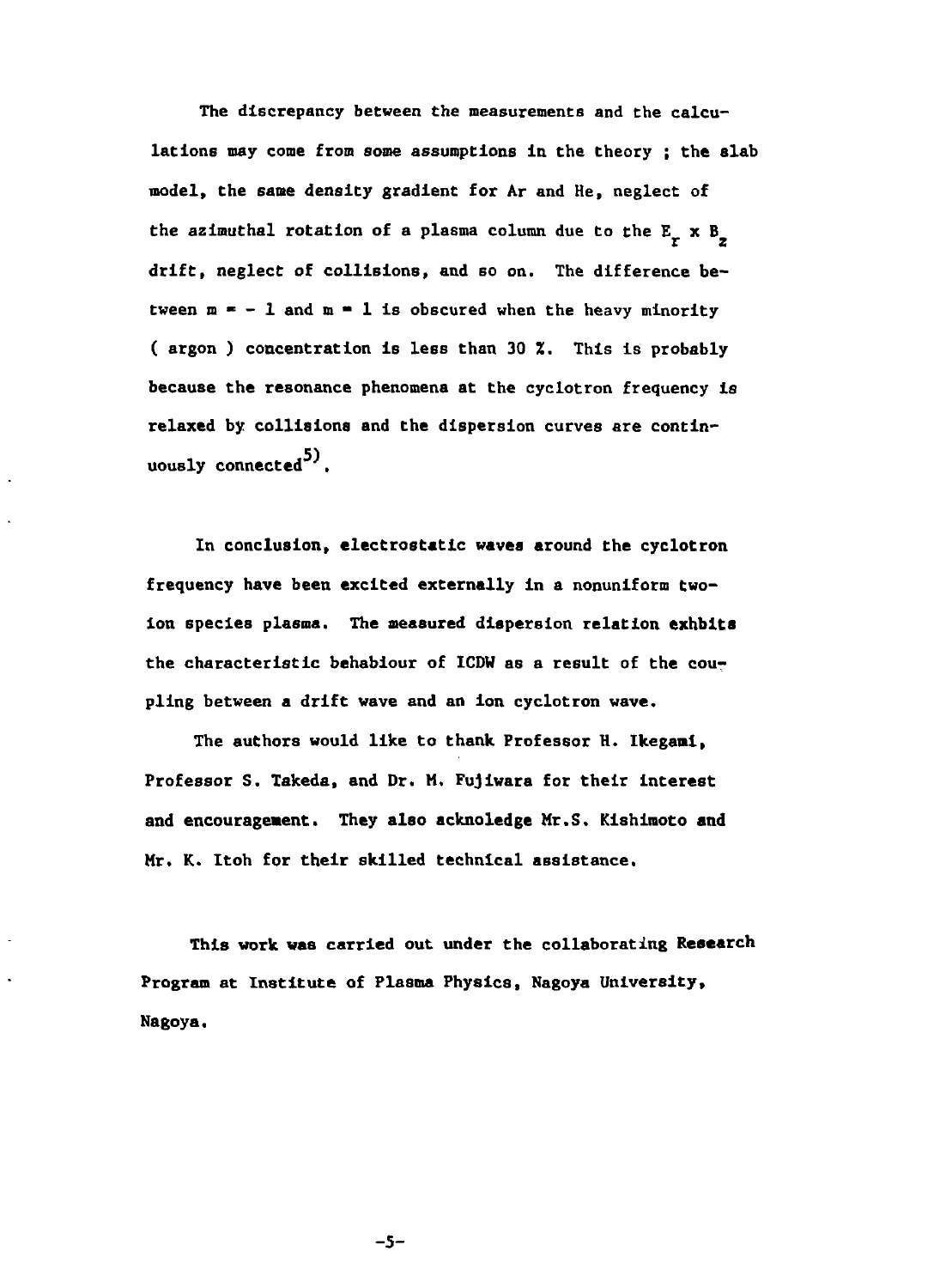**References.**

- **1) J. Jacquinot, B.D. McVey and J.E. Scharer, Phys. Rev. Lett. 39 (1977) 88 ; J. Hosea et al., Phys. Rev. Lett. A3 (1979) 1802 ; K. Odajima et al., Nucl. Fusion 20 (1980) 1330.**
- **2) B. Coppi, H.P. Furth, M.N Rosenbluth and R.Z. Sagdeev, Phys. Rev. Lett. 17 (1966) 377.**
- **3) H. Sugai, Phys. Lett. 91A (1982) 73 ; Phys. Lett. 93A (1983) 483 ; Proc. 11th European Conference on Controlled Fusion and Plasma Physics, Aachen, 1983, Vol.II , p.423.**
- **4) M. Ono, M.Porkolab and R.P.H. Chang, Phys. Fluids 23 (1980) 1656.**
- **5) H. sugai, H. Kojima and T Okuda, Phys. Lett. 92A (1982) 392.**
- **6) H. Kojima, H. Sugai and T. Okuda, Proc. 16th Int. Conf. on Phenomena in Ionized Gases, Duesseldorf, 1983, p.660 ; also to be published in Plasma Phys. 25 (1983).**
- **7) A.B. Mikhailovskii and A.V.Timofeev, Zh. Eksp. Teor. Fiz. 44 (1963) 912 [ Sov. Phys. JETP 17 (1963) 621 ] ; A.B.Mikhailovskii, in Theory of Plasma Instabilities ( Consultants Bureau, New York, 1974 ) , Vol.2.**
- **8) H.W. Hendel and M. Yamada, Phys. Rev. Lett. 33 (1974) 1076**
- **9) B.E. Keen and R.V. Aldridge, Plasma Phys. 12 (1970) 839.**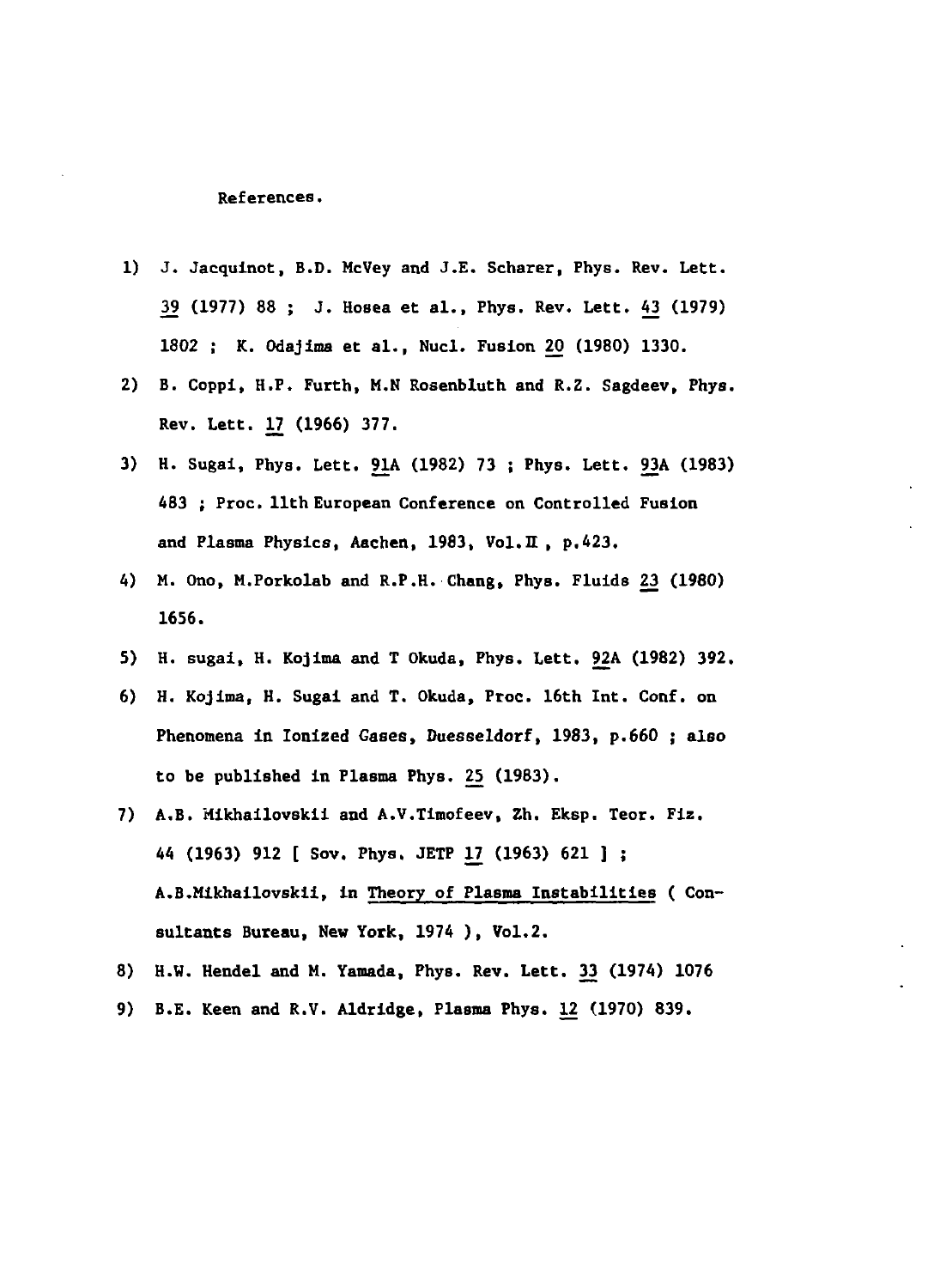## **Figure Captions**

- **Fig.l. Dispersion relations for a single-ion species plasma** with  $v_d/c_g$  as a parameter. (a) Propagation in the y direction for  $k_p = 0$ , and (b) propagation in the z direction for  $k_v = m/R$  and  $R\Omega/c_g = 1.1 c_s/v_d$ . Dashed lines indicate the ion sound velocity ( $\omega/k$  = c<sub>2</sub>).
- **Fig.2 Dispersion relations for a two-ion species plasma** with the ion concentration ratio  $n_3/(n_1+n_3)$  as a parameter. Mass ratio  $M_3/M_1^{\bullet}$  ( =  $\Omega_1/\Omega_3^{\bullet}$  ) = 3, the suffix denotes the ion species, and  $R\Omega_1/c_{\rm pl}$  = 2.71.
- **Fig.3 (a) Experimental arrangement, (b) radial profiles of plasma density and excited wave amplitude, and (c) axial interferometer traces measured at different** azimuthal positions.  $m = 1$ ,  $\omega/2\pi = 60$  kHz, B = 300G, and  $n_{Ar}/(n_{Ar} + n_{He}) = 0.$
- **Fig.A Experimental and theoretical curves of dispersion** relations for  $m = 1$  and  $m = -1$ , with relative concentration of argon ion,  $\frac{n}{\Delta x}/n_e$  ( $\frac{n_e}{n_e} = n_{A} + n_{He}$ ), as **a** parameter  $v_d/c_{SAT} = 0.21$  and  $R = 5$  cm.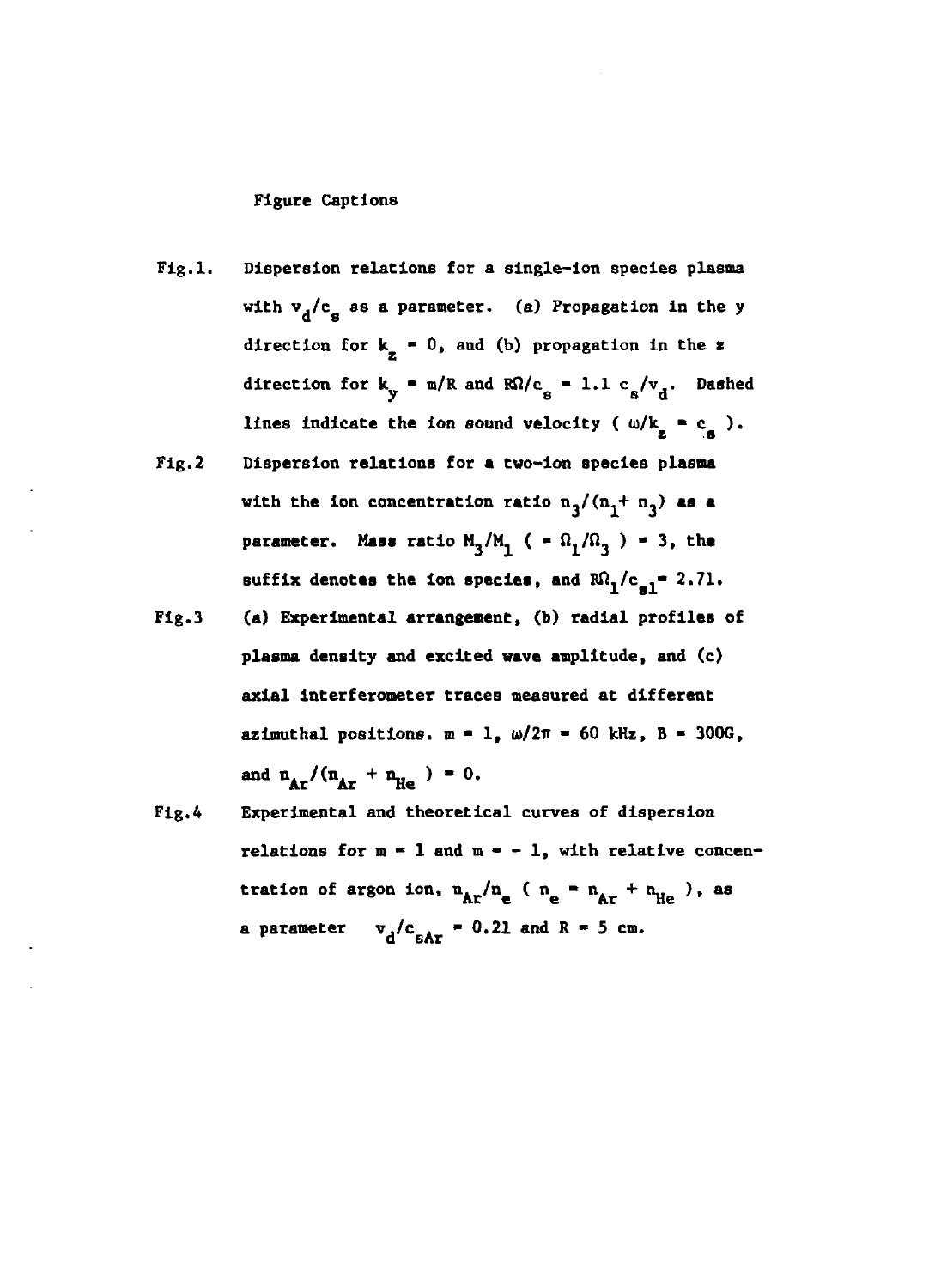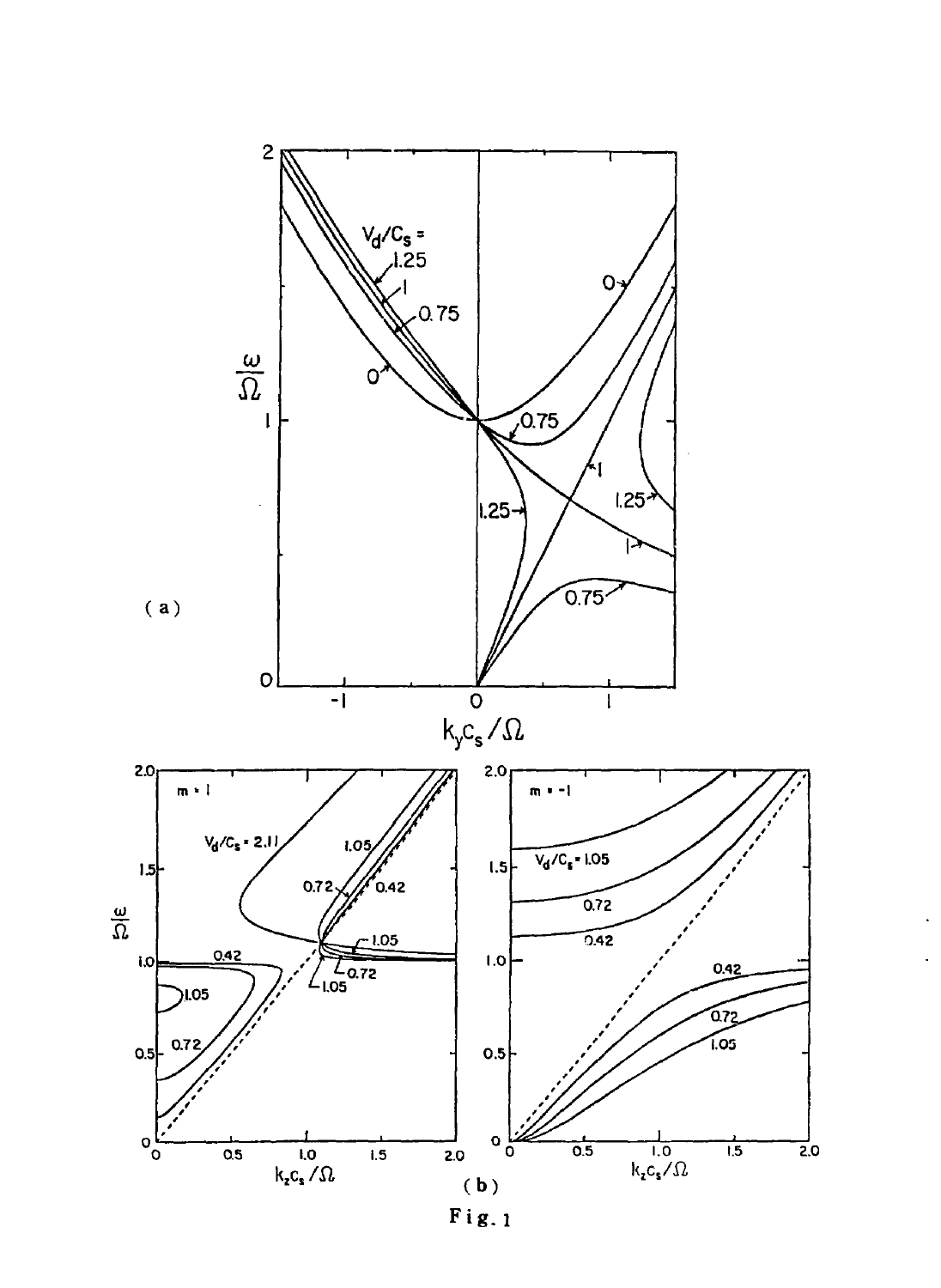

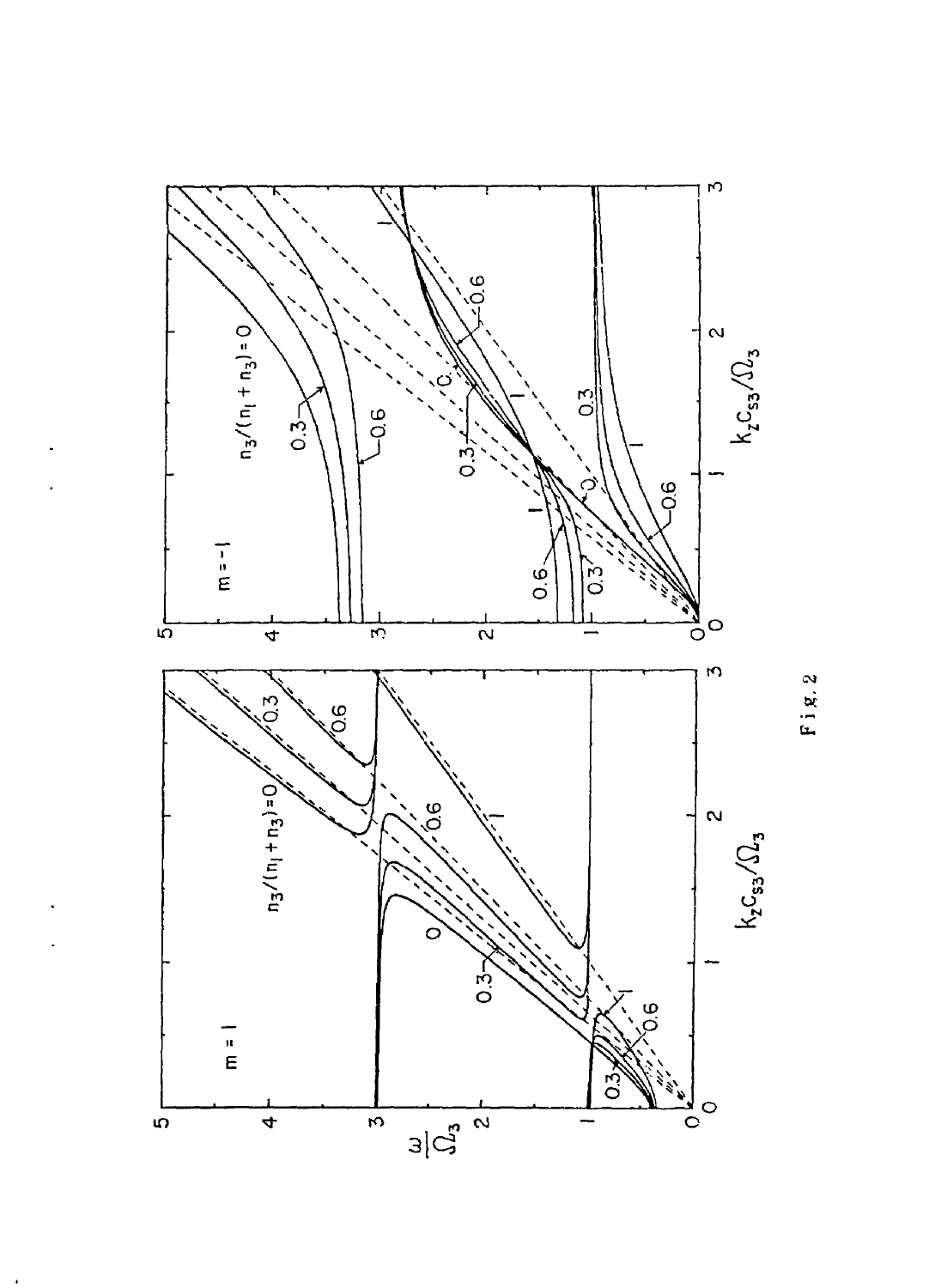